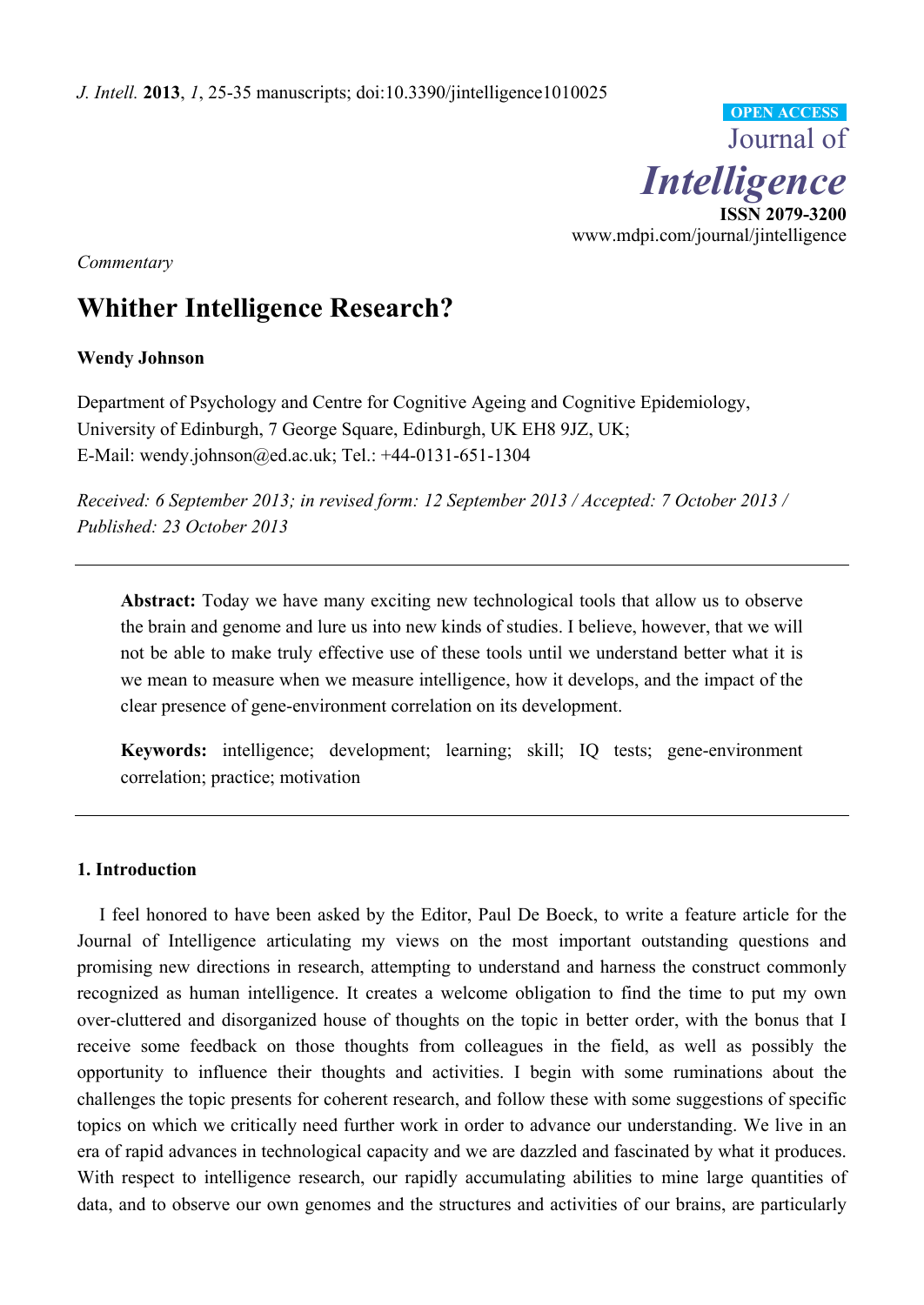relevant. I fear, however, that we may be too much like a six-year-old eager to drive a car: unable to see over the dashboard or reach the brakes, limited in use of peripheral vision, and lacking the prefrontal cortex development to maintain the necessary focus of attention and impulse control. In other words, we lack the necessary conceptual foundations to make use of all our new technological tools wisely.

## **2. Challenges Inherent in Intelligence Research**

Intelligence is a construct. That is, it is an idea we hold in our minds about a driver of observable behavior rather than a tangible, fungible property we can observe directly. It is also a complex idea, about a property of our minds that contributes not only to our behavior on a day-to-day basis, but also, somehow, to our potential for future behavior. This combination of complexity and inability to observe directly has two major implications that I want to stress, without meaning to disregard or deny a host of other implications. First is that, though there is general agreement that intelligence is multifaceted in the sense that it is manifested in many different ways, each of us holds individual and no doubt slightly different definitions of it. Jensen infamously said that "intelligence, by definition, is what intelligence tests measure" [1] and took quite a bit of justified flak for this lapse into circular reasoning. But at some level he was right: we decide what we want intelligence to mean when we decide how we are going to measure it and the uses to which we are going to put those tests. There are, however, lots of tests and they do not measure exactly the same things. Again to generalize, there are two main approaches to measurement. One is to test intelligence by aggregating results from several to many rather diverse but specific tasks; the other to make use of a single highly complex task. Even researchers who take the same approach, however, do not make use of the same tasks for aspects of intelligence to which they assign the same labels. Persistently, none of this really matters: all the tests correlate, indicating they are tapping into the same property. But they never correlate perfectly, and their correlations are low enough to be sure that measurement error in each test is not the only factor making the correlations less than complete. At the same time, if you aggregate two separate bunches of intelligence tests together and consider the variance common to each bunch, the correlations between those two common-variance bunches are effectively complete [2–4]. So we are all 'sort of' talking about the same thing when we speak of intelligence, but the devil is in the detail of the 'sort of' i.e., those differences in our individual definitions.

This is probably especially the case when it comes to the parts of our individual definitions that relate to how intelligence, measured like anything else only at discrete points in time, contributes to our potential for future behavior. This brings me to the second major implication of the complexity and only indirect measurement of intelligence: its strong, though never perfect, predictive validity is one of the hallmarks of the construct, one of the major indicators that at some level we have 'gotten it right'. However, if something is to have predictive validity for future highly variable behavior, there has to be some sense in which what is here today will also be here again tomorrow, or next year, or 20 years from now. We can only measure intelligence indirectly through performance on some kind of task, which means display of some kind of skill: skill at working through tasks requiring application of logic, skill at making a perception and quickly pressing the right button somewhere, skill at drawing meaning from printed material, skill at storing actual facts or even nonsense in memory, whatever. But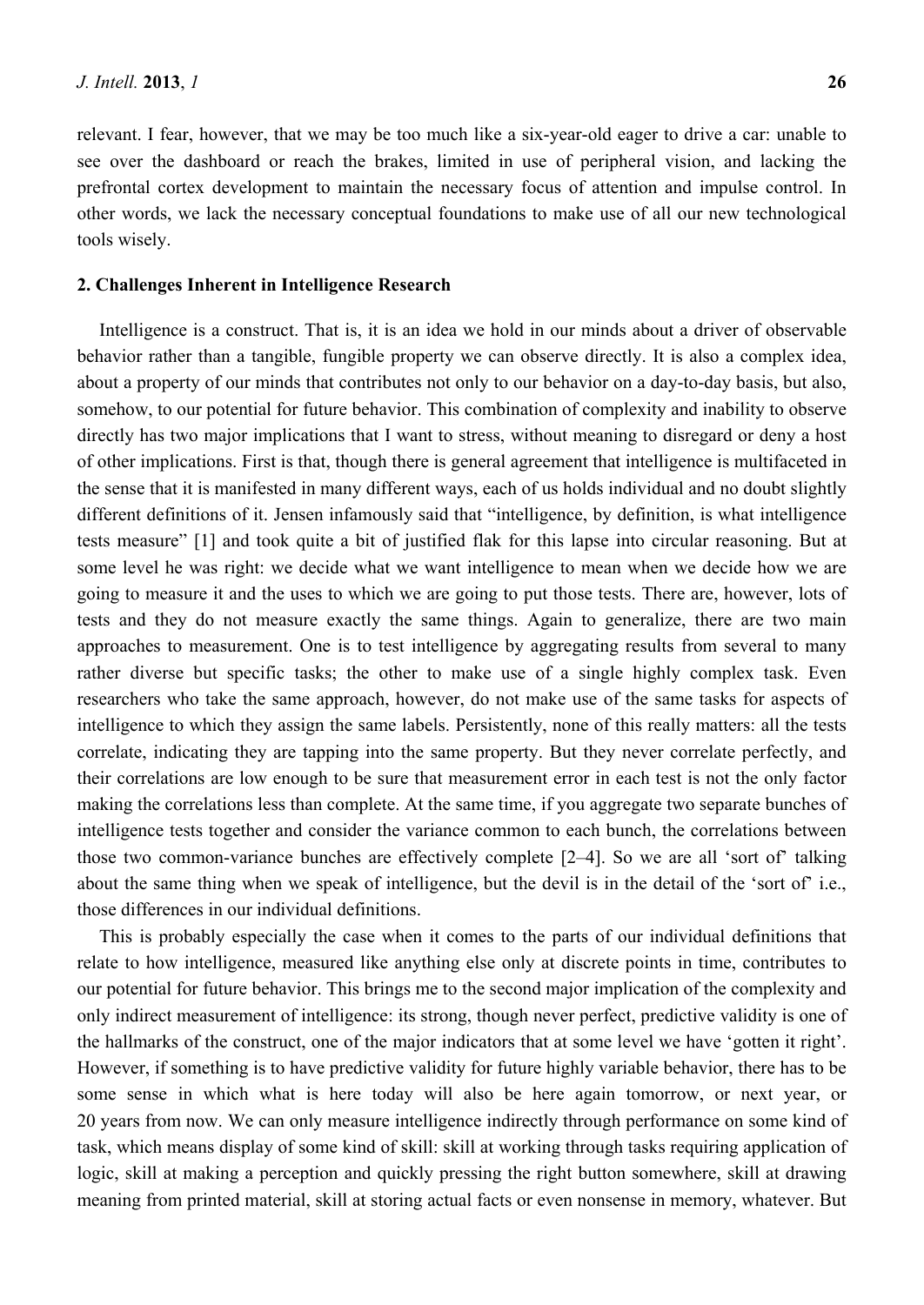skills are always built through exposure and practice, making use of course of underlying abilities or capacities, but heavily reliant on opportunity for exposure and practice. Some skills are more helpful than others in building other skills, but each skill improves with specific practice in that skill and each skill deteriorates when practice in that skill stops, independently of changes or stabilities of underlying abilities or capacities. We are never testing raw intelligence; we are always testing some combination of prior exposure to the specific task material, prior exposure to other relevant material and situations, ability to retain, and ability to make the practice opportunity offered by the current testing situation 'count'.

This is where things get really messy. Newborn babies have few if any skills and essentially nothing of what we later test as their intelligence, but they begin to build skills immediately. This initial absence of skills, coupled with immediate and constant acquisition of new skills and subsequent dropping off of unused skills, is another prominent feature of intelligence: anything we might use to measure it develops throughout the lifespan, growing rapidly in youth and falling off in old age, but not remaining static even in that middle period of adulthood. We can see this clearly in particular skills, but all the tests we use most often to test what people call 'general intelligence', which I will at least here equate with IQ, have been calibrated carefully and specifically to avoid showing how the actual skill sets change with age, that is to have the same means and variances at all ages. In other words, the scoring hides the changes with age in the actual behavioral manifestations of intelligence. This is intended because the tests are designed as if they can capture some unobservable yet fixed capacity, the one we call intelligence. For some people, this idea of fixed capacity as one of the components of its definition is inherently repugnant and inaccurate; for others the fixed capacity idea is just as inherently fundamental to the definition. The fur can only fly fast and furiously when this topic comes up for discussion because we really do not know to what degree either of these camps is correct and those in between can speak only too vaguely to satisfy anyone.

Those who see the fixed capacity property as essential to the definition of intelligence point to the robust evidence for substantial genetic influences on mental test scores of all kinds, the strong correlations that the scores show across long spans of time, and the lack of success of even very intensive intervention programs in raising IQ scores with any degree of permanence. Those who see the fixed capacity idea as inaccurate point to the facts that people who tend to score poorly on cognitive tests also tend to have experienced socioeconomic deprivation, that all scores benefit from prior exposure to the material that is often relatively lacking in those who score poorly, and that test anxiety and 'stereotype threat' impede immediate performance.

But just how do babies, and the rest of us too, build new mental skills? We can say many superficial things about this process, but nothing very concrete. At some level, building new mental skills requires focus of attention to the appropriate learning stimuli, shaping some kind of response to those stimuli, receiving feedback of some sort on the success of that response in generating the intended outcome, and subsequent tries at remedying whatever was not so successful in the initial response attempt until we get it 'right'. From the get-go, this means access to the appropriate learning stimuli for sure, but it also means some kind of motivation to focus on those stimuli and the ability and motivation to make effective use of whatever feedback on response success is available. Access to more rather than less applicable feedback helps of course, but most of this motivation and use of feedback stuff comes from somewhere inside the individual and it too shows genetic influences. Add to this that, beginning at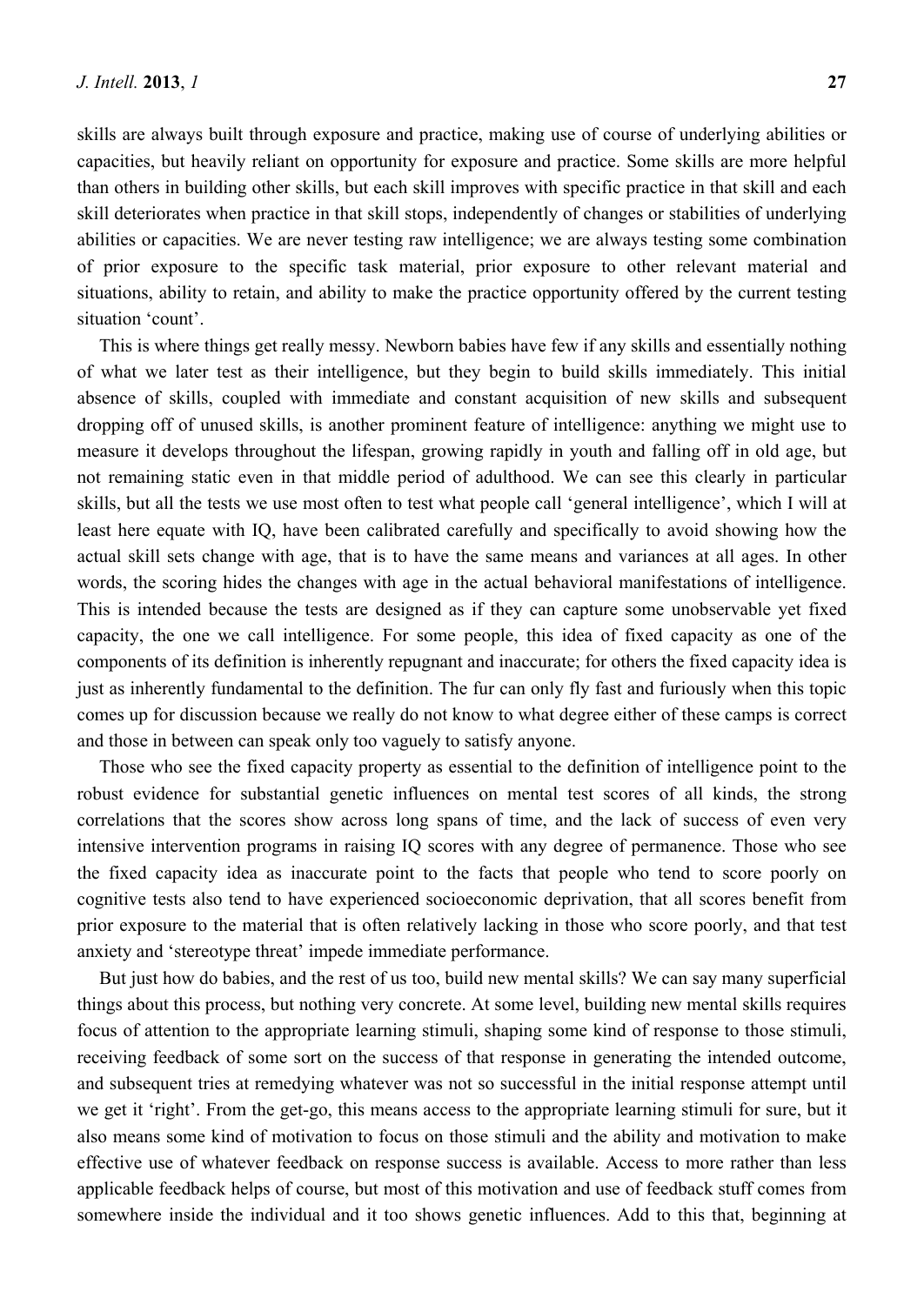ever-younger ages, we basically force certain kinds of skill learning on young children, in the form of 'working and playing with others' and academic schooling. To some the contents of this material are apparently inherently engaging in their own rights and they seek out additional related stimuli even after the school bell rings for the day. For others, however, this is far from the case, and they escape as fast and furiously as they can as soon as they're dismissed. It's not at all clear just how intelligence-ascapacity (whether fixed or not) is involved in this, but motivation's involvement is clear for sure. It is also clear that unfortunate correlations among stimuli opportunities, task performance success, and motivation develop rapidly in young children.

Neither intelligence nor educational research has recognized the conundrums inherent in this collection of observations and ruminations, and I do not think the field will make much progress in understanding much of anything about intelligence until we confront these conundrums head-on. What follows are some, at least I hope, more specific observations about what will be necessary in order to do so. I consider early development and its individual differences, the role of feedback about task success in fostering motivation to pursue intellectual engagement broadly defined, the extent to which task practice is specific to task, gene-environment correlation, and changes in brain use arising through use of technology.

## **3. Early Development and Its Individual Differences**

In thinking about early cognitive development, developmental psychologists have tended to think about normative patterns: what kinds of specific cognitive skills do typically developing one-year-olds, two-year-olds, *etc*., display? How do those skills change as children advance from age one year to age two years, and so on? From this perspective, little consideration has generally been given to the extent to which different performances on different cognitive tasks correlate, and individual differences among apparently typically developing children of any given age are generally considered noise. This stream of research has been very separate from that of researchers attempting to develop early measures of IQ, who typically look for early measures that correlate well with later-administered IQ and achievement test scores standardized to the same scale for each age. Neither of these approaches address, or even recognize, a fundamental question. This is: how does variance in cognitive skills change with age? The few studies out there that have addressed this question [5,6] suggest that children with better skills at any given age tend to show greater skill development from one year to the next than do children with poorer skills at that age, so that variance in skill performance increases sharply from one age-year to the next. If generally correct no matter what kind of educational exposure or social structure, this has huge implications for educational policies mandating equality of student performance across groups of students, as well as for understanding the kinds of educational programs and resources that will be necessary to meet the omnipresent but never clearly stated twin goals of public education systems. These twin goals are to inculcate the basic cognitive skills needed to function as a productive and self-sufficient citizen in society to all children, and, at the same time, to allow all to reach their intellectual potentials.

At present, however, this whole topic has been given so little research consideration that few even are aware of the question of how variance in cognitive skills tends to change with age, never mind the absence of any clear answer and the importance of the implications if the shreds of evidence we do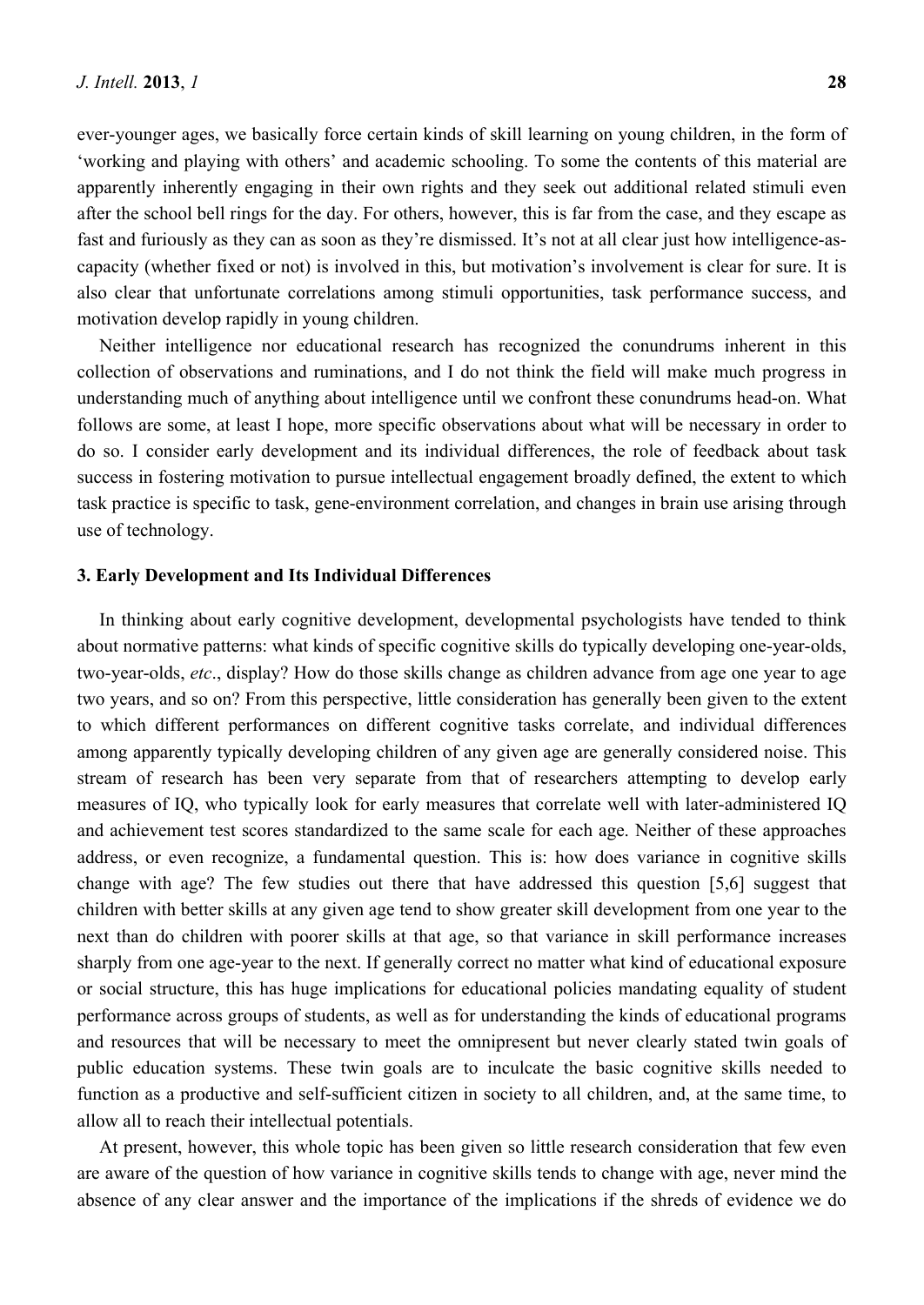have are robust. Much could be done observationally to change this, but, unfortunately, the kinds of experimental studies needed to disentangle the involvement of imposed social structure from that of genetically influenced selection into social structure are very difficult to conduct from ethical and political perspectives (not to mention time-consuming and expensive), and their difficulties are only compounded when considering the kinds of experimental studies needed to evaluate effectively whether forms of educational streaming could help. Simply addressing the question fully through observational studies would help considerably though.

A related important developmental question that has rarely been addressed is to what extent changes in children's apparent cognitive capacities from one year to the next are associated with direct exposure to new and/or accumulation of material rather than to some kind of inherent brain maturation. Most researchers studying increases in children's cognitive performance with age tend to assume that the increases can be attributed to inherent brain maturation, but this is not necessarily the case. Studies of expertise have made clear that experts can hold much larger volumes of information in working memory at a time than can people who are not experts. For example, chess experts can hold whole boards and even series of moves on those boards in working memory using the same working memory capacity that non-experts require to hold even the positions of a few pieces. This has made clear that as we become more familiar with material we are able to store it in meaningful chunks rather than bit by bit. This additional chunking capacity that comes with greater familiarity with material has not generally been taken into consideration in studies of children's growing working memory capacities with age. This applies as well to individual differences in apparent working memory capacity within ages: some of what may appear to be differences in raw working memory capacity should possibly be attributed instead to differences in familiarity with, and thus chunking of [7], the material involved in the task: vocabulary words, numbers, shapes, *etc*.

Similar points need to be raised and explored about cognitive decline at the other end of the lifespan.

## **4. How Does Feedback about Task Performance Affect Motivation and Development?**

Intelligence tests were developed originally to measure educability. Though the limitations of thinking of intelligence solely in these terms have long been acknowledged, we have yet to create valid measures of intelligence that do not correlate rather strongly with academic achievement, and access to higher education is often rather directly dependent on performance on tests that correlate highly with overtly intended measures of intelligence. Our conceptualization of intelligence is thus tightly intertwined with, though not equivalent to, academic success. Schooling is required of children throughout the economically developed world, and has been now for several generations. Society in general holds it to be important, and children pick up this message quickly. Many, but not all, parents strongly reinforce it. Moreover, from early ages children are expected to sit quietly, listen to and follow instructions, and carry out academically oriented tasks. However teachers and parents phrase their responses to children's performances on those tasks, I suspect children learn quickly not just how they performed on the specific tasks, but what the adults around them think about their performances. Do the adults seem impressed and pleased with children's speed of success, or do they seem frustrated and to be forcing themselves to be patient with lack of success? Children also learn quickly about the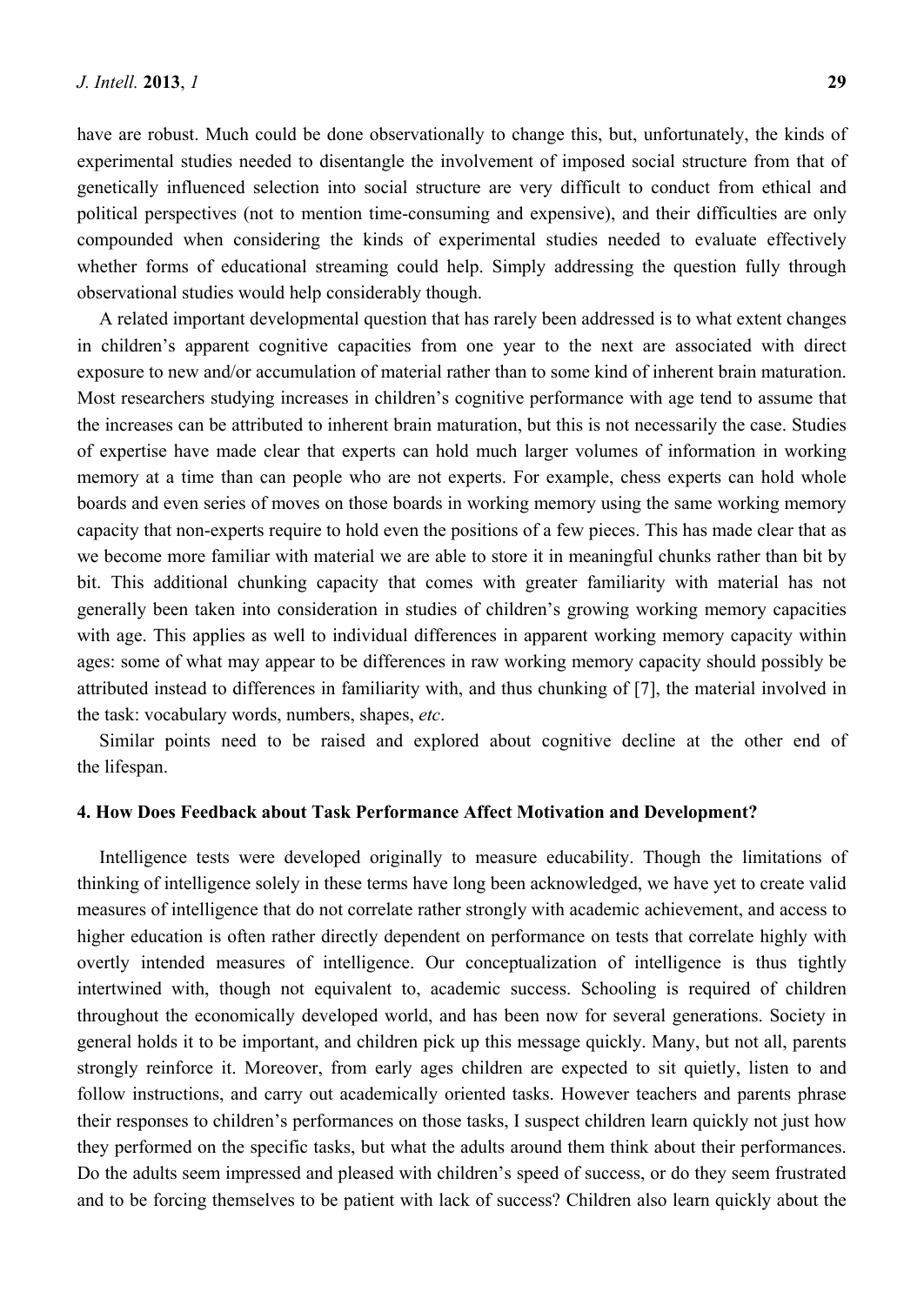patterns of their successes: do they succeed quickly and easily, often even on the first tries, or do they tend to struggle and experience many failures before eventually succeeding? And as soon as they go to any kind of school with other children (which is very early for many), they see not only their own patterns of success and the responses they get from adults, but those of other children and begin to compare. I suspect that these patterns build quickly into children's self-concepts about their academic abilities, which may as well read intelligence. I also suspect that, whatever what is stable and inherent about lifespan intelligence might actually be, the self-concepts about it that children form early tap into it [8]. At the same time, the existence of those very self-concepts may be reinforcing and accentuating those stable and inherent individual differences. How this is involved in the development of what we call intelligence is something we need to explore and understand much more thoroughly.

Carol Dweck (e.g., [9]) and her colleagues have written much about 'fixed' and 'incremental' personal theories of intelligence. They maintain and have demonstrated experimentally that people who believe that intelligence (as they call it; they really mean task achievement, but then so always do people purporting to test intelligence) is incremental, that it improves with effort and application, tend to achieve more, persist longer in learning new skills, and be more willing to take on new learning challenges than do people who believe their intelligence is fixed. According to Dweck and her colleagues, these latter poor souls not only achieve less, etc., but tend to stick closely within activities they already know they can perform well both to prove yet again that they are capable and out of fear that failure on some new task will reveal the 'inherent' limitations of their abilities. This sounds like a fine recipe for anxiety to me, for children growing up in a society that expects them to spend half their waking time acquiring and performing new skills.

Dweck is making a very valid point: if we know anything about skill acquisition in psychology it is that time on task, read 'basic practice', leads to eventual mastery, for everyone. Anything about attitude and motivation that contributes to willingness to spend more time on task is going to bring results. What is missing from Dweck's analysis, however, is recognition of those persistent individual differences in rates of skill acquisition, which are just as persistently tied to those robust and quite relatively stable individual differences in level of performance at any one time that we call intelligence. Which children are more likely to develop a belief that their abilities respond well to effort? It seems only too likely that it is those who master assigned tasks quickly relative to the others around them. We need to explore and understand much better how this is involved in the development and maintenance of intelligence throughout the lifespan, which leads us straight back to the need to understand better how variance in mental task performance changes with age.

#### **5. Can Task-Specific Practice Improve Intelligence?**

Questions about belief in the efficacy of effort also lead us straight back to the conundrum that, however hard we try to measure this intrinsic construct of intelligence, we always only measure task performance. Though performances on all tasks robustly show correlations, practice with specific tasks has generally been frustratingly specific to task: it does not tend to transfer to improved performance on other tasks. Such transfer is of course necessary if we are to identify tasks that can be used to enhance or maintain intelligence effectively, as many recent studies have sought to do. These recent studies have tended to focus on working memory tasks, based on the strong correlations between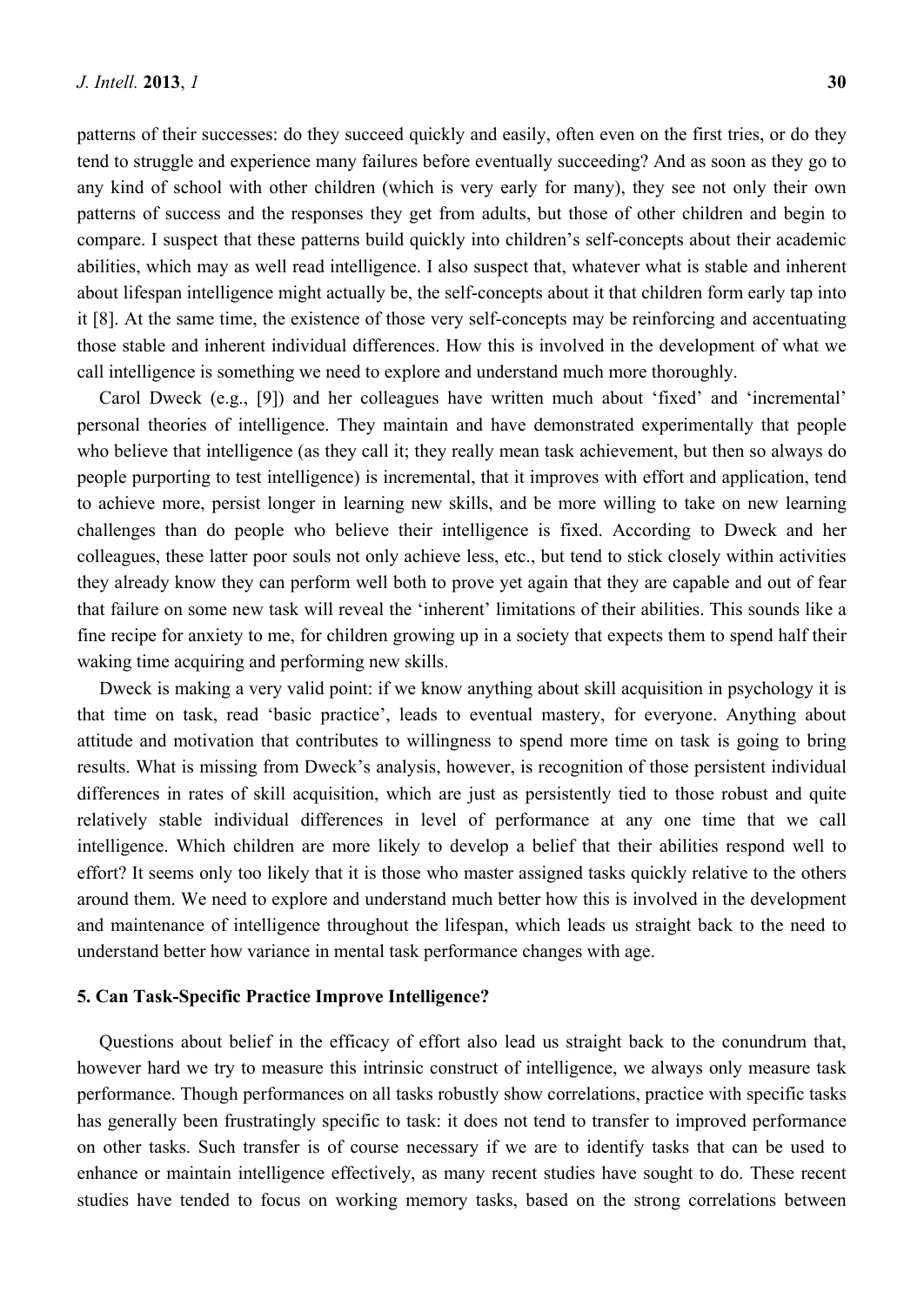performances on working memory tasks and measures of general intelligence. Results have been, at best, mixed, in part due to the difficulties of establishing clear control groups. I suspect, however, that this general approach is inherently limited by the arbitrary nature of working memory tasks. They always subtly rely on familiarity with the material to be manipulated in working memory, but never in any conceptually coherent way.

I suspect that this lack of conceptual coherence is what limits their potential for transfer. That is, the material to be retained is usually rather generally familiar but otherwise arbitrary, such as configurations of common shapes or the last words of random but otherwise ordinary sentences. Thus, performance level relies on extent of meaningful familiarity with the material to be manipulated to some degree, affecting encoding and maintenance. Improvement with practice, however, mostly involves development of strategies for processing arbitrary material to be repeated later but then purged from memory, as it holds no meaning. A more fruitful approach might be to try to identify the broad principles that draw together bodies of knowledge we want people to be able to use meaningfully over time, without purging [10]. This has not generally been explored in much detail, but it does appear to have generated some real success in at least one area: the importance of thoroughly understanding the number line for young children's development of arithmetic skills. This was demonstrated in a series of studies by Robbie Case and colleagues [11], and has been reinforced in many subsequent studies seeking to understand what is amiss in children who struggle to master grade-level arithmetic [12]. Understanding just how mastery of a conceptual tool like the number line transfers to practical arithmetic skills (still needed by all despite our modern technological computing prowess) may help to identify more such conceptual tools that can then be taught.

Another study that should be telling intelligence researchers more than I think it has was carried out by Hart and Risley [13]. They visited families with different levels of socioeconomic status on several occasions, essentially observing just routine family activities as naturally as possible and counting the sheer numbers as well as variety of words addressed by the parents to the children. Their results were striking in that parents of high socioeconomic status tended to address many more and more varied words to their children than did parents of low socioeconomic status. Subsequent work has indicated that this socioeconomic difference in environment extends to the kinds of topics parents tend to discuss with their young children. Parents of high socioeconomic status also tend to ask their children more exploratory questions, tend to explain concepts and reasoning more thoroughly, and tend to stimulate their children to try to do likewise. Hart and Risley pointed to this richer verbal environment in homes of higher socioeconomic status as one of the major reasons children in such homes tend to develop larger vocabularies and greater intelligence (measured using any recognized intelligence test), and subsequent studies have made similar attributions. It is of course possible, even likely, that the kind of general mental practice this environmental stimulation fosters acts in some way similar to the number line in transferring directly to many more specific tasks, but the authors of these studies have generally ignored another strong possibility. Parents of high socioeconomic status tend to have higher general intelligence, measured however you want, than do parents of lower socioeconomic status, and the evidence for substantial genetic influences on intelligence is strongly robust. This makes it all too likely that the tendency for higher intelligence in children of parents of high socioeconomic status has some genetic roots. Taken together, the studies of environmental enrichment in families of higher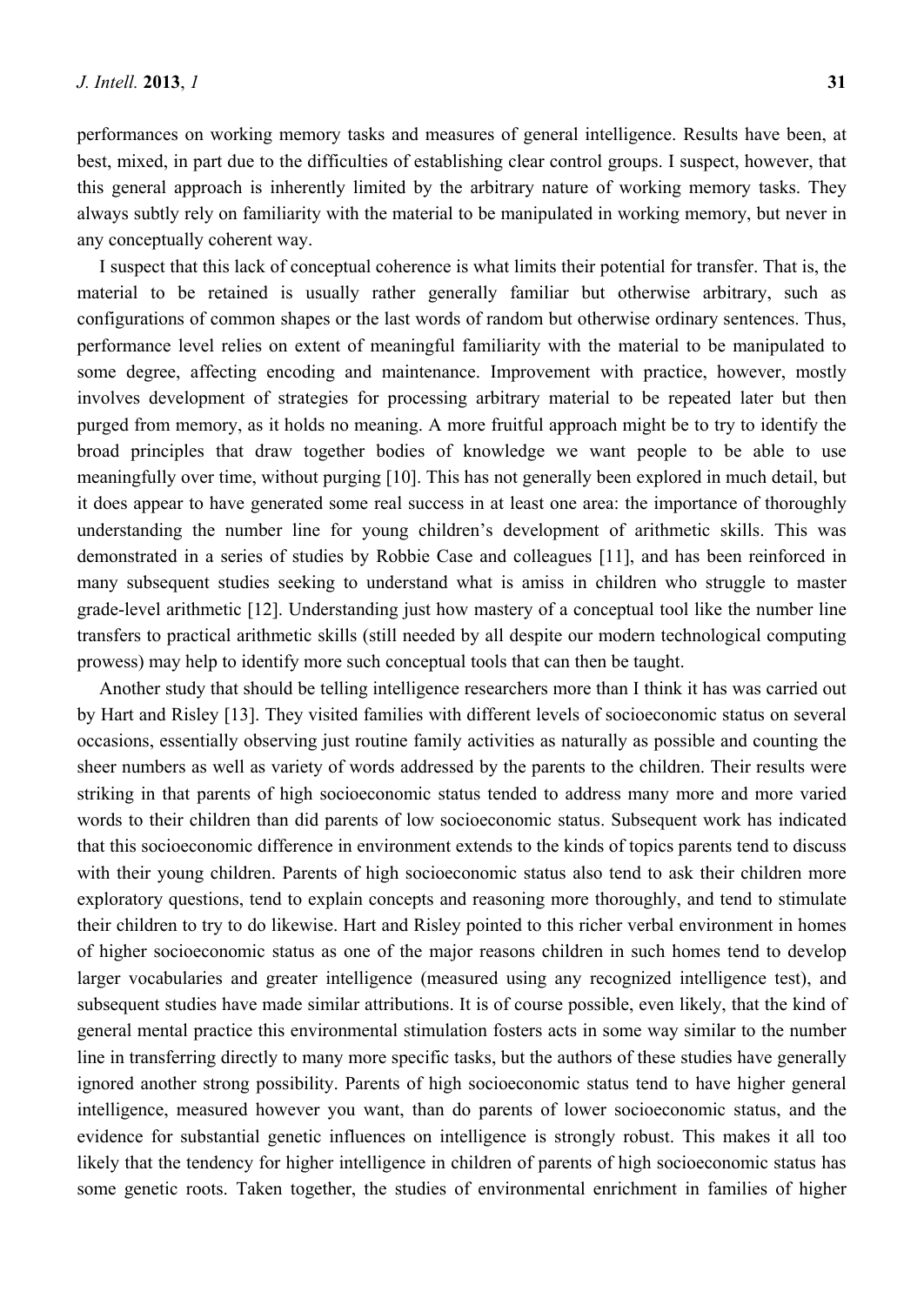socioeconomic status and the studies showing genetic influences on intelligence indicate that genetic and environmental influences on intelligence are correlated [14–18].

#### **6. What are the Implications of Gene-Environment Correlation?**

It is clear that genetic and environmental influences are correlated because brighter parents, who pass their genes for intelligence to their children, also tend to provide them with more intellectually stimulating environments. Behavior geneticists call this kind of gene-environment correlation passive, because the children do not have to take any initiative of their own to experience this environment. But it is also clear that genetic and environmental influences are actively and evocatively correlated: that is, those who are brighter, at least partly due to genetic influences, also tend to seek out more intellectually stimulating environments and activities themselves, as well as to obtain more encouragement to do so through positive feedback from others [19–21]. It is not at all clear, however, what these correlations mean for development of intelligence in young children, nor for maintenance of cognitive function throughout the lifespan. That is, if we were able to manipulate exposure to the environments that generate these correlations, would distributions of intelligence in the population look different?

Gene-environment correlation is the elephant in the room, the perennial political hot potato, that which shall not be named, because if it matters for the development of intelligence, it violates all our democratic ideals about equality of creation, social mobility, and access to education to equalize opportunities in our societies that strongly reward cognitive skills. We do not understand its effects because we do not study it. Not only do we not study it, but we do not even note that we do not study it. Its omission from consideration is glossed over and minimized in behavior genetic studies in general, and, in particular in studies of moderation of genetic influences by socioeconomic status (e.g., [22]), where it is likely most relevant. Gene-environment correlation is generally not even mentioned in studies seeking specific genetic variants. For example, if there really are genetic variants robustly involved in educational attainment (e.g., [23]), then we have some serious population stratification for those genes, but this implication and its downstream consequences are left unspoken. I suspect that we will not understand too much about intelligence, functionally, within the brain, or genetically, until we investigate the effects and implications of gene-environment correlation head-on. This means investigating the development of intellectually-related interests, motivations to seek intellectually stimulating environments, persistence in the face of learning challenges, etc., as well as 'sheer' intelligence, whatever that is.

#### **7. Changes in Brain Usage**

The Flynn Effect, though robustly observed, remains poorly understood, but I think it should be telling us something of relevance to the implications of gene-environment correlation, along the lines that Dickens and Flynn [24] have proposed. They have been thinking what amounts now to historically: about the observance of the increases in test scores throughout the 20th century, but we are now somewhat past that, and there has been a massive explosion in day-to-day use of technology throughout economically developed societies since 2000. There is also some evidence that, within those societies, the Flynn Effect may be leveling off (e.g., [25,26]). Most studies investigating whether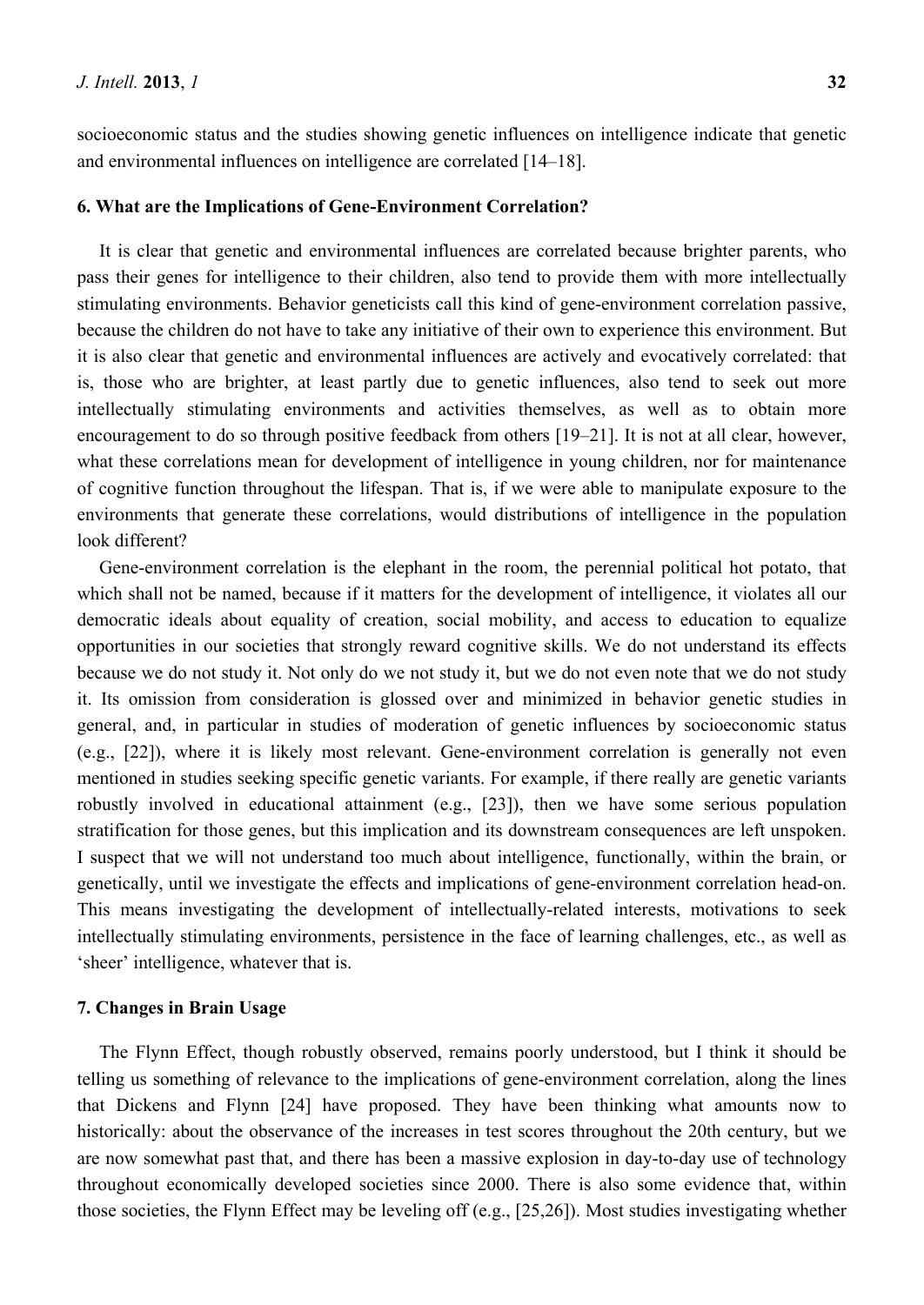the Flynn Effect applies to general intelligence have concluded that it does not (e.g., [27,28]). This suggests that the Flynn Effect applies only to some aspect of practice with the skills we use to measure intelligence and not to whatever is inherent about intelligence itself.

Since the turn of the current century, it has become a frequently noted source of amusement that young children are much more adept at using technological devices than are older people, even teenagers just ten years beyond young childhood themselves. This should give us a big clue about the source of the Flynn Effect: it arose, and is still arising in economically developing countries, from increasingly direct exposure to the kinds of mental tasks that are used to test intelligence. I suspect this is also the reason it may be slowing or even ceasing in economically developed countries: as we make increasing use of technology for information storage, access and communication, we are changing the ways we use our brains. The new usage patterns come easiest if learned young, when much about specific neurological structure is still under development. What is not at all clear, though, is whether the new usage patterns, and their accompanying neurological structures, actually represent more effective, efficient, read 'intelligent' use of our brains. We cannot tell because the tasks on our intelligence tests do not require these new patterns: they are stuck in what passed for demonstration of intelligence in the twentieth century, not the twenty-first. This warrants further exploration and understanding, but the way forward is not to design tasks that do require the new brain usage patterns, as that would only be to set the definition of intelligence as something like 'ability to tweet.' We will have to come up with an ideal definition of intelligent performance in order to evaluate whether the new technology is good for it or not.

If it is correct that neurological structure develops in childhood in a way that becomes relatively fixed, and the structures in young children growing up with technology are rather different from those of us who learned to use it much later in life, then we have also to accept that there are likely important cohort differences in brain structure and function, as well as important experience-driven individual differences within cohorts. This would help to explain the difficulties we have experienced in 'finding general intelligence' within the brain, as well as the difficulties identifying the genes involved in it. It is also the reason I said at the beginning of this essay that I fear that we lack the conceptual tools necessary to make use of our new technological abilities to observe the brain and the genome, either structurally or 'in action'. I put my own money on understanding the development of what we measure as intelligence, and the role of gene-environment correlation within it, as the most promising way forward. In order to do this, I think we need some more basic external/behavioral observation, and conceptual work that addresses the conundrums and topics I have discussed, before we will be able to make truly effective use of our fancy new brain scanning and genetic tools.

### **Conflicts of Interest**

The author declares no conflict of interest.

# **References**

- 1. Jensen, A.R. *Genetics and Education*; Methuen: London, UK, 1972; p. 76.
- 2. Johnson, W.; Bouchard, T.J.; Krueger, R.F.; McGue, M.; Gottesman, I.I. Just one g: Consistent results from three test batteries. *Intelligence* **2004**, *32*, 95–107.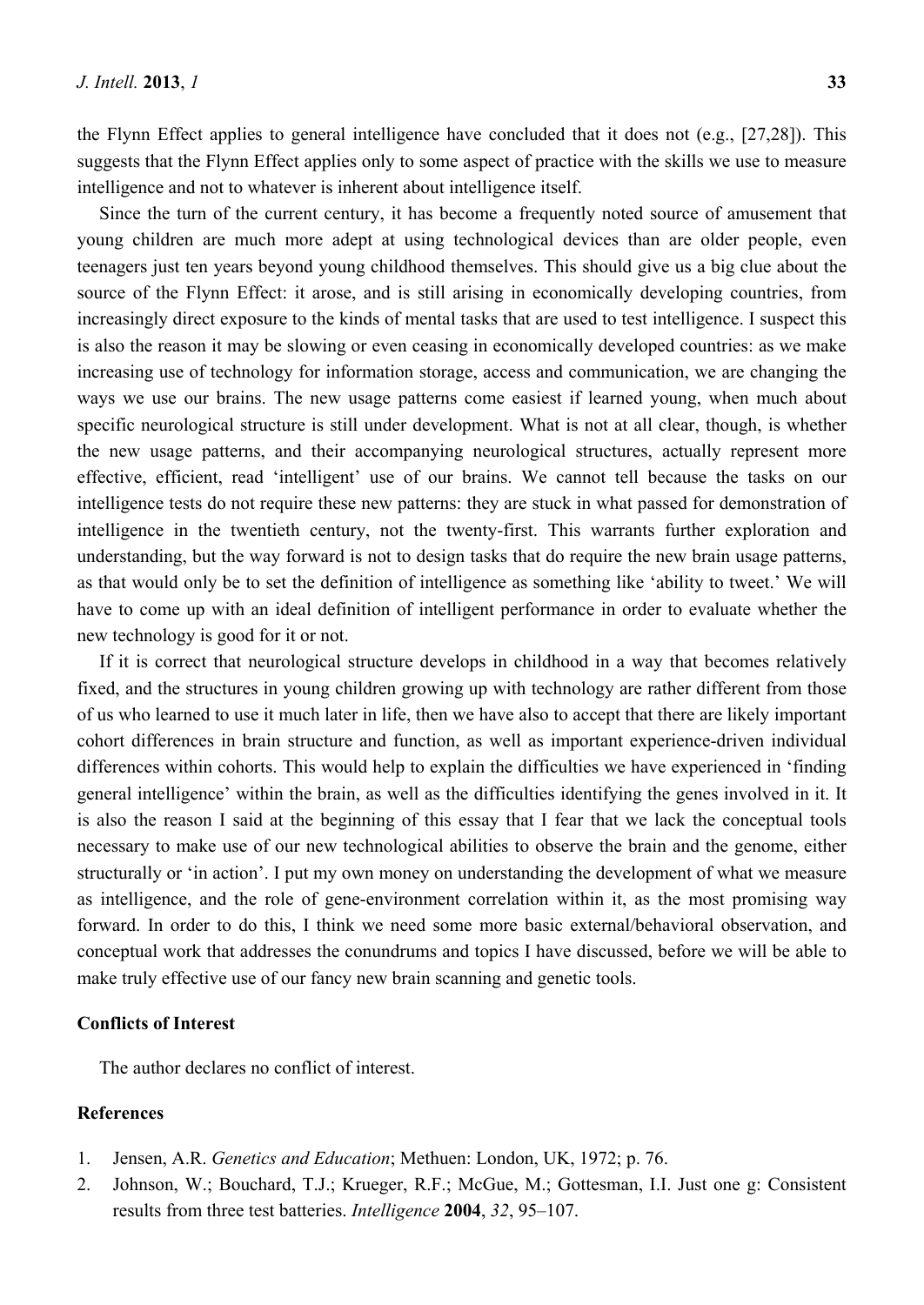- 3. Johnson, W.; te Nijenhuis, J.; Bouchard, T.J. Still just 1 g: Consistent results from five test batteries. *Intelligence* **2008**, *36*, 81–95.
- 4. Salthouse, T.A. Evaluating the correspondence of different cognitive batteries. *Assessment* **2013**, doi:10.1177/1073191113486690.
- 5. Lichten, W. On the law of intelligence. *Dev. Rev.* **2004**, *24*, 252–288.
- 6. William, D. Standardized testing and school accountability. *Educ. Psychol.* **2010**, *45*, 107–122.
- 7. Bor, D.; Seth, A.K. Consciousness and the prefrontal parietal cortex: Insights from attention, working memory, and chunking. *Front. Psychol.* **2012**, *3*, 63.
- 8. Stankov, L.; Lee, J.; Luo, W.; Hogan, D.J. Confidence: A better predictor of academic achievement than self-efficacy, self-concept and anxiety? *Learn. Individ. Diff.* **2012**, *22*, 747–758.
- 9. Dweck, C.S. *Mindset: The New Psychology of Success*; Random House: New York, NY, USA, 2009.
- 10. Snow, R.E. Intelligence for the year 2001. *Intelligence* **1980**, *4*, 185–199.
- 11. Case, R.; Okamoto, Y.; Griffin, S.; McKeough, A.; Bleiker, C.; Henderson, B.; Stephenson, K.M.; Siegler, R.S.; Keating, D.P. *The Role of Central Conceptual Structures in the Development of Children's Thought*; Monographs of the Society for Research in Child Development, Serial no. 246, Vol. 61; Wiley-Blackwell: Oxford, UK, 1996; pp. 1–264.
- 12. Geary, D.C. Early foundations of for mathematics learning and their relations to learning disabilities. *Curr. Dir. Psychol. Sci.* **2013**, *22*, 23–27.
- 13. Hart, B.; Risley, T.R. American parenting of language-learning children Persisting differences in family-child interactions observed in natural home environments. *Dev. Psychol.* **1992**, *28*, 1096–1105.
- 14. Deary, I.J.; Johnson, W.; Houlihan, L. Genetic foundations of human intelligence. *Hum. Genet.* **2009**, *126*, 613–624.
- 15. Johnson, W. Genetic and environmental influences on behavior: Capturing all the interplay. *Psychol. Rev.* **2007**, *114*, 423–440.
- 16. Johnson, W. Developmental genetics and psychopathology: Some new feathers for a fine old hat. *Dev. Psychopathol.* **2012**, *24*, 1165–1177.
- 17. Johnson, W. What Do Genes Have to do with Cognition? In *Cognition and Motivation*; Kreitler, S., Ed.; Cambridge University Press: New York, NY, USA, 2013; pp. 192–214.
- 18. Johnson, W.; McGue, M.; Iacono, W.G. How parents influence school grades: Hints from a sample of adoptive and biological families. *Learn. Individ. Diff.* **2007**, *17*, 201–219.
- 19. Bouchard, T.J. Experience producing drive theory: How genes drive experience and shape personality. *Acta Paediatr. Suppl.* **1997**, *422*, 60–64.
- 20. Hayes, K.J. Genes, drives, and intellect. *Psychol. Rep.* **1962**, *10*, 299–342.
- 21. Johnson, W. Extending and testing Tom Bouchard's experience producing drive theory. *Pers. Indiv. Differ*. **2010**, *49*, 296–301.
- 22. Turkheimer, E.; Haley, A.; Waldron, M.; D-Onofrio, B.; Gottesman, I.I. Sociometric status modifies heritability of IQ in young children. *Psych. Sci.* **2003**, *14*, 623–628.
- 23. Rietveld, C.A.; Medland, S.E.; Derringer, J.; Yang, J.; Esko, T.; Martin, N.W.;Westra, H.-J.; Shakhbazov, K.; Abdellaoui, A.; Agrawal, A. GWAS of 126,559 individuals